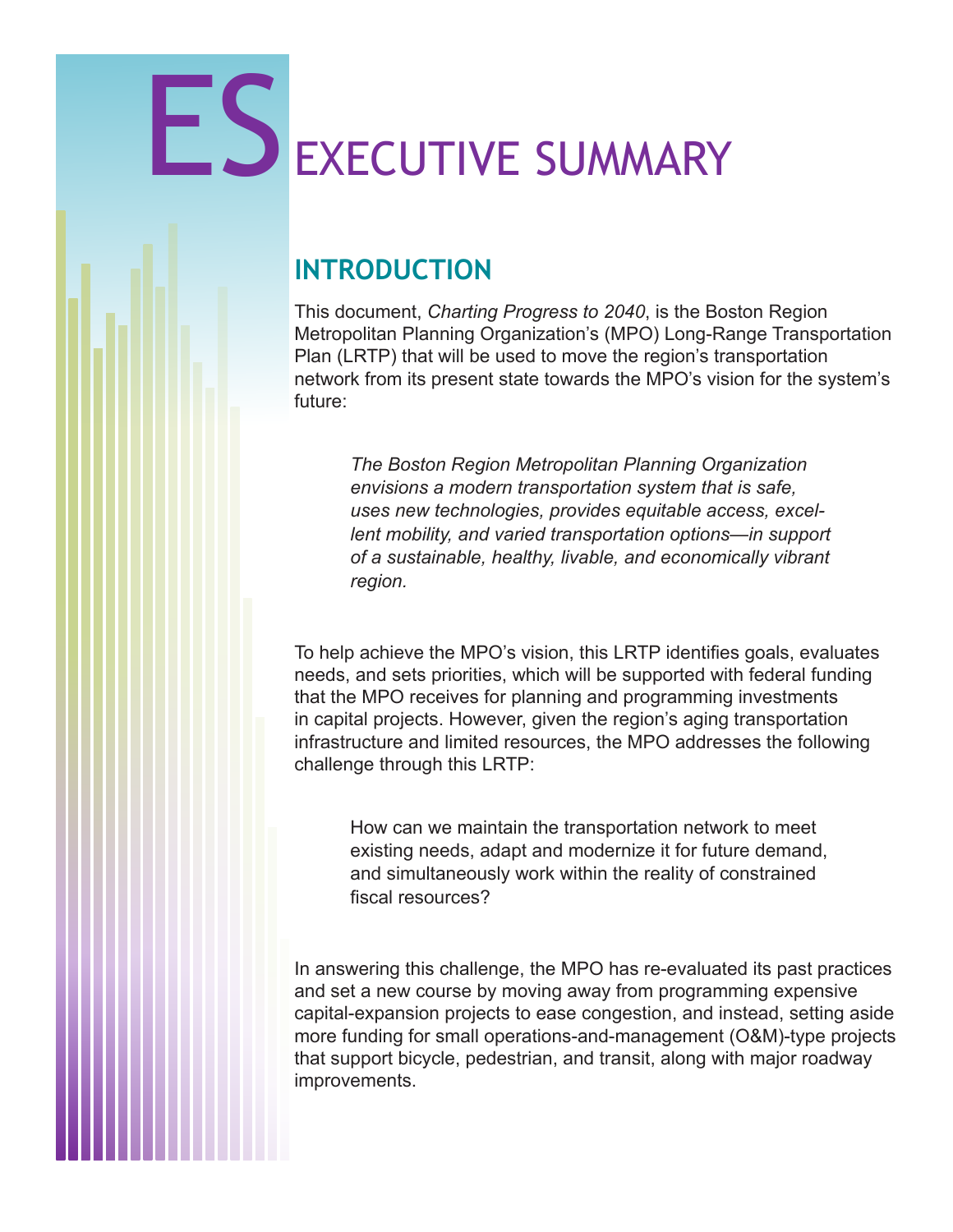The MPO developed *Charting Progress to 2040* in compliance with current federal highway legislation, Moving Ahead for Progress in the 21st Century (MAP-21), which governs MPO activities. In keeping with MAP-21, planning for this LRTP incorporated a number of new elements that brought more information to the decision-making process, for both the MPO and the public. One new element is an interactive web-based needs-assessment application that all interested parties may access. In addition, MPO staff enhanced its performance-based planning practice for this LRTP and expanded its use of contemporary planning tools, such as scenario planning, to inform policy and other types of decisions.

Public participation provided on-going critical input to the MPO's decision-making process. Throughout development of this LRTP, the MPO engaged in extensive outreach with an eye toward making public participation convenient, inviting, and engaging for everyone. In particular, the MPO sought to break down barriers to participation for people who traditionally have been only minimally involved in the continuous, comprehensive, cooperative (3C) planning process; for example, minority and low-income populations, and those with limited English proficiency or disabilities. These outreach efforts reflected the MPO's recently revitalized public participation program that includes using more electronic forms of communication and interactive engagement techniques.

# **VISION, GOALS, AND OBJECTIVES**

Early in the process of developing *Charting Progress to 2040*, the MPO revised its vision statement to focus more sharply on the transportation issues of greatest concern to the MPO and the public for the envisioned future transportation system, including:

- Safety
- System Preservation
- Capacity Management/Mobility
- Clean Air/Clean Communities
- Transportation Equity
- Economic Vitality

For each of these issues, the MPO identified problems and their associated requirements for the transportation network. This allowed the MPO to set goals that, if accomplished, would result in concrete solutions for the identified problems, and help the region achieve its vision by 2040. The MPO established objectives for each goal. (See Figure ES.1.)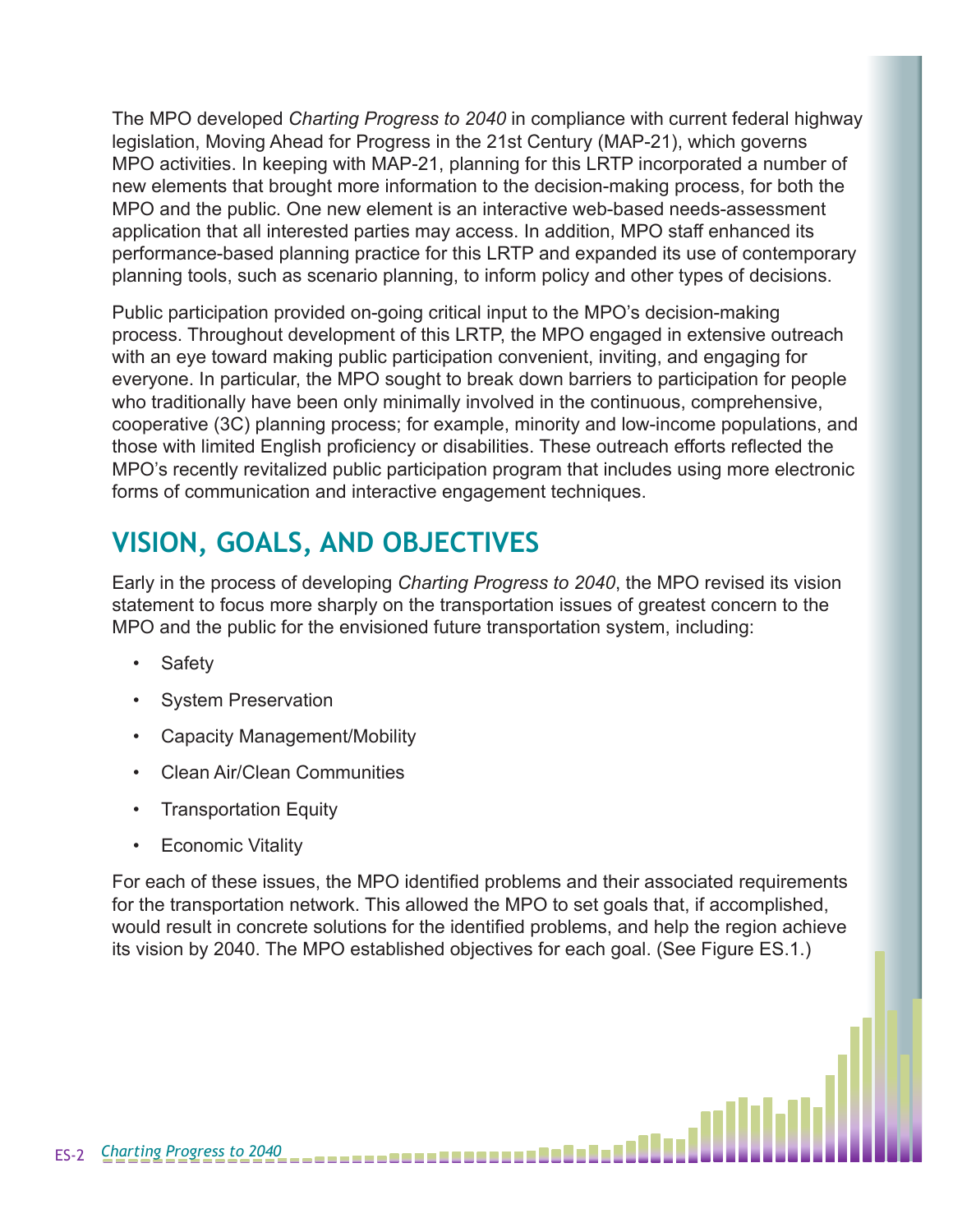#### **FIGURE ES.1 MPO Vision, Goals, and Objectives**

**The Boston Region Metropolitan Planning Organization envisions a modern transportation system that is safe, uses new technologies, provides equitable access, excellent mobility, and varied transportation options—in support of a sustainable, healthy, livable, and economically vibrant region.**

| <b>GOALS</b>                                                                                                                            | <b>OBJECTIVES</b>                                                                                                                                                                                                                                                                                                                                                                                                                                                                                                                                                                                                                                                                                                                                                                                                                                                                                                                                                                                                                                                                                                                                                                                                                                                                                                              |
|-----------------------------------------------------------------------------------------------------------------------------------------|--------------------------------------------------------------------------------------------------------------------------------------------------------------------------------------------------------------------------------------------------------------------------------------------------------------------------------------------------------------------------------------------------------------------------------------------------------------------------------------------------------------------------------------------------------------------------------------------------------------------------------------------------------------------------------------------------------------------------------------------------------------------------------------------------------------------------------------------------------------------------------------------------------------------------------------------------------------------------------------------------------------------------------------------------------------------------------------------------------------------------------------------------------------------------------------------------------------------------------------------------------------------------------------------------------------------------------|
| <b>SAFETY</b>                                                                                                                           |                                                                                                                                                                                                                                                                                                                                                                                                                                                                                                                                                                                                                                                                                                                                                                                                                                                                                                                                                                                                                                                                                                                                                                                                                                                                                                                                |
| Transportation by all modes will be safe                                                                                                | • Reduce number and severity of crashes, all modes<br>Reduce serious injuries and fatalities from transportation<br>Protect transportation customers and employees from safety and security threats<br>(Note: The MPO action will be to incorporate security investments into capital<br>planning.)                                                                                                                                                                                                                                                                                                                                                                                                                                                                                                                                                                                                                                                                                                                                                                                                                                                                                                                                                                                                                            |
| <b>SYSTEM PRESERVATION</b>                                                                                                              |                                                                                                                                                                                                                                                                                                                                                                                                                                                                                                                                                                                                                                                                                                                                                                                                                                                                                                                                                                                                                                                                                                                                                                                                                                                                                                                                |
| Maintain the transportation system                                                                                                      | Improve condition of on- and off-system bridges<br>Improve pavement conditions on MassDOT-monitored roadway system<br>Maintain and modernize capital assets, including transit assets, throughout the<br>system<br>• Prioritize projects that support planned response capability to existing or future<br>extreme conditions (sea level rise, flooding, and other natural and security-<br>related man-made hazards)<br>• Protect freight network elements, such as port facilities, that are vulnerable to<br>climate-change impacts                                                                                                                                                                                                                                                                                                                                                                                                                                                                                                                                                                                                                                                                                                                                                                                         |
| <b>CAPACITY MANAGEMENT/MOBILITY</b>                                                                                                     |                                                                                                                                                                                                                                                                                                                                                                                                                                                                                                                                                                                                                                                                                                                                                                                                                                                                                                                                                                                                                                                                                                                                                                                                                                                                                                                                |
| Use existing facility capacity more efficiently and<br>increase healthy transportation capacity                                         | • Improve reliability of transit<br>• Implement roadway management and operations strategies, constructing<br>improvements to the bicycle and pedestrian network, and supporting<br>community-based transportation<br>• Create connected network of bicycle and accessible sidewalk facilities (at both<br>regional and neighborhood scale) by expanding existing facilities and closing<br>gaps<br>Increase automobile and bicycle parking capacity and usage at transit stations<br>• Increase percentage of population and places of employment within one-quarter<br>mile of transit stations and stops<br>• Increase percentage of population and places of employment with access to<br>bicycle facilities<br>• Improve access to and accessibility of transit and active modes<br>Support community-based and private-initiative services and programs to meet<br>last mile, reverse commute and other non-traditional transit/transportation needs,<br>including those of the elderly and persons with disabilities<br>• Eliminate bottlenecks on the freight network<br>Enhance intermodal connections<br>Emphasize capacity management through low-cost investments; give priority<br>to projects that focus on lower-cost O&M-type improvements such as intersection<br>improvements and Complete Streets solutions |
| <b>CLEAN AIR/CLEAN COMMUNITIES</b>                                                                                                      |                                                                                                                                                                                                                                                                                                                                                                                                                                                                                                                                                                                                                                                                                                                                                                                                                                                                                                                                                                                                                                                                                                                                                                                                                                                                                                                                |
| Create an environmentally friendly transportation<br>system                                                                             | Reduce greenhouse gases generated in the Boston region by all transportation<br>modes as outlined in the Global Warming Solutions Act<br>Reduce other transportation-related pollutants<br>Minimize negative environmental impacts of the transportation system<br>Support land use policies consistent with smart and healthy growth                                                                                                                                                                                                                                                                                                                                                                                                                                                                                                                                                                                                                                                                                                                                                                                                                                                                                                                                                                                          |
| <b>TRANSPORTATION EQUITY</b>                                                                                                            |                                                                                                                                                                                                                                                                                                                                                                                                                                                                                                                                                                                                                                                                                                                                                                                                                                                                                                                                                                                                                                                                                                                                                                                                                                                                                                                                |
| Provide comparable transportation access and<br>service quality among communities, regardless<br>of income level or minority population | • Target investments to areas that benefit a high percentage of low-income and<br>minority populations<br>• Minimize any burdens associated with MPO-funded projects in low-income and<br>minority areas<br>Break down barriers to participation in MPO-decision making                                                                                                                                                                                                                                                                                                                                                                                                                                                                                                                                                                                                                                                                                                                                                                                                                                                                                                                                                                                                                                                        |
| <b>ECONOMIC VITALITY</b>                                                                                                                |                                                                                                                                                                                                                                                                                                                                                                                                                                                                                                                                                                                                                                                                                                                                                                                                                                                                                                                                                                                                                                                                                                                                                                                                                                                                                                                                |
| Ensure our transportation network provides a<br>strong foundation for economic vitality                                                 | • Respond to the mobility needs of the 25-34-year-old workforce<br>Minimize the burden of housing and transportation costs for residents in the region<br>Prioritize transportation investments that serve targeted development sites<br>• Prioritize transportation investments consistent with the compact-growth<br>strategies of MetroFuture                                                                                                                                                                                                                                                                                                                                                                                                                                                                                                                                                                                                                                                                                                                                                                                                                                                                                                                                                                               |
| ▜▐▌▁▊▄▊▆▖                                                                                                                               | Source: Central Transportation Planning Staff.                                                                                                                                                                                                                                                                                                                                                                                                                                                                                                                                                                                                                                                                                                                                                                                                                                                                                                                                                                                                                                                                                                                                                                                                                                                                                 |

Executive Summary<br>**Executive Summary** ES-3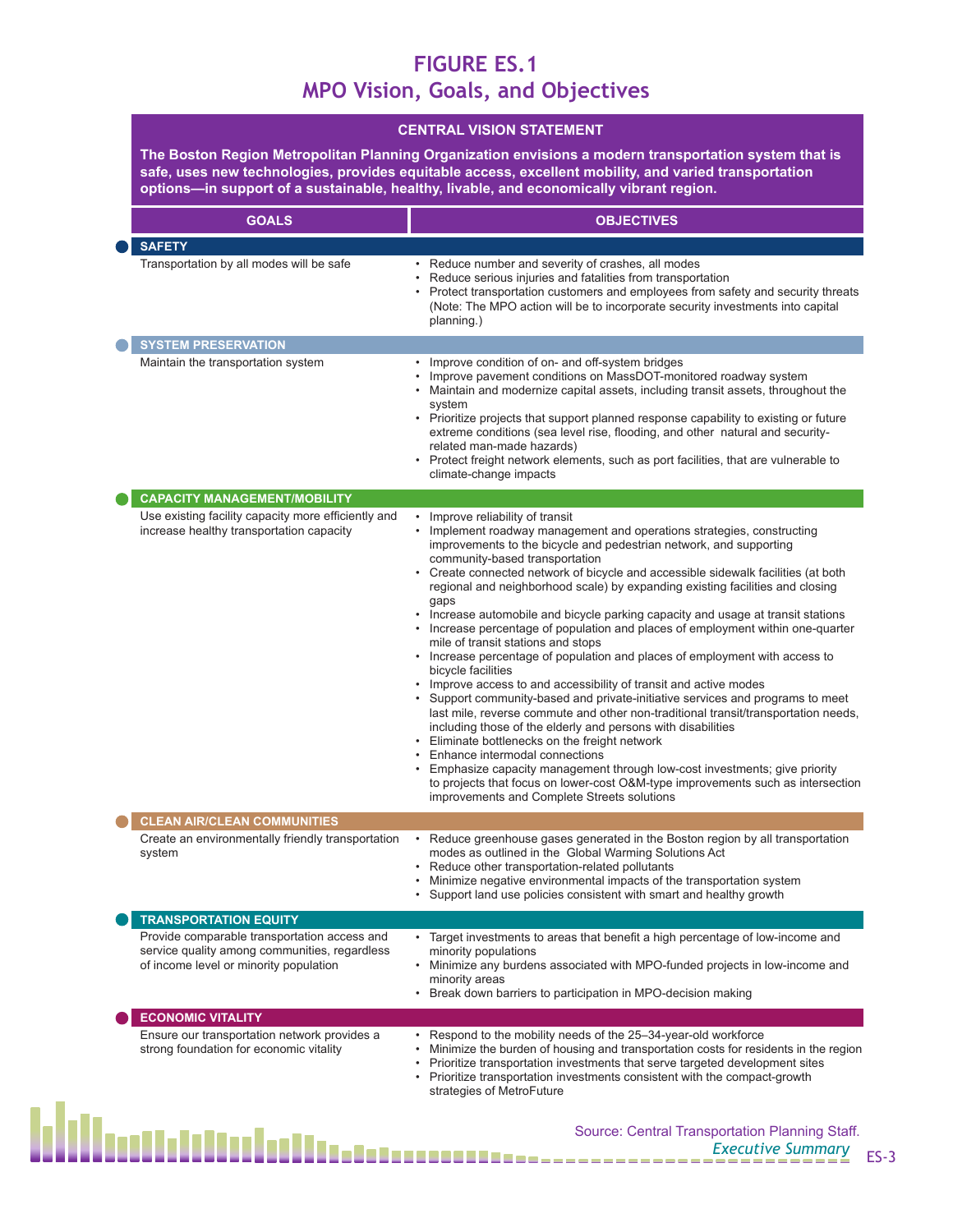Together, the vision, goals, and objectives lay the groundwork for the MPO's performancebased planning practice, which in turn informs all of the work conducted by the MPO, including evaluating and selecting projects and programs for the LRTP, selecting projects for the Transportation Improvement Program (TIP), and selecting planning studies for the Unified Planning Work Program (UPWP).

## **TRANSPORTATION NEEDS**

The MPO assessed the region's transportation needs to help decide which projects to fund in the LRTP. This Needs Assessment includes information about how the region's surface transportation system is used, both now and in future projections; how it interacts with land-use conditions and the environment; and how well it serves low-income, minority, and other historically underserved populations. The Needs Assessment also establishes the baseline for charting progress through performance-based planning.

The MPO has made the Needs Assessment data available via the internet to help educate the public and make the planning process more transparent. A Needs Assessment document, also found on the MPO's website, summarizes these data and identifies the region's most critical needs relative to each of the MPO's goals. The Needs Assessment makes clear that the region faces extensive maintenance and modernization needs, and must address safety and mobility for all modes.

Using the Needs Assessment, the MPO compiled a comprehensive universe of projects that could be programmed to solve the identified problems; the projects that became the recommended list selected for evaluation and inclusion in this LRTP, were taken directly from this universe.

# **FINANCE**

During the 25 years of this plan, the Boston Region MPO has the discretion to program \$2.85 billion in federal funds for highway transportation projects. This amount is significantly less than was available four years ago when the MPO programmed approximately \$3.8 billion in its prior LRTP, *Paths to a Sustainable Region*.

Because, as of this writing, Congress had not yet passed new federal legislation that would solidify long-term revenue projections, the federal agencies advised the MPO to assume that revenues would increase by 1.5 percent each year for federal fiscal years (FFYs) 2021 through 2040. For the same period, the MPO was told to assume that project costs would inflate by 4 percent each year. If these assumptions hold true, project costs will outpace available revenues, resulting in diminished buying power in future years. A new authorization by Congress, following publication of this LRTP, could change the outlook for financing transportation projects in the Boston region.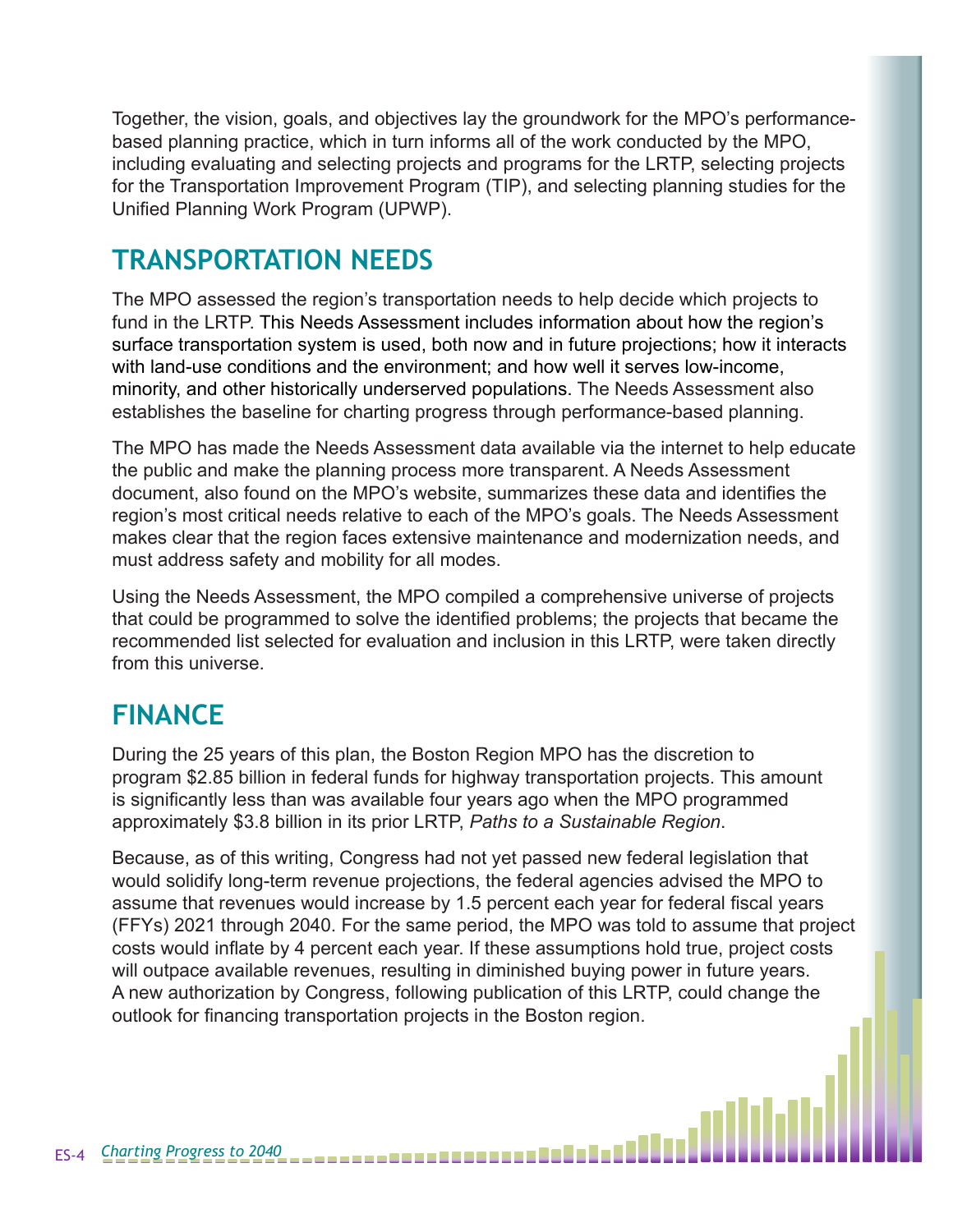#### **TABLE ES.1**

|                                                         | $\sim$ , and a set of the set of the set of the set of the set of the set of the set of the set of the set of the set of the set of the set of the set of the set of the set of the set of the set of the set of the set of the |                        |                        |                        |                                   |                                   |               |
|---------------------------------------------------------|---------------------------------------------------------------------------------------------------------------------------------------------------------------------------------------------------------------------------------|------------------------|------------------------|------------------------|-----------------------------------|-----------------------------------|---------------|
|                                                         | <b>FFYs</b><br>2013-15                                                                                                                                                                                                          | <b>FFYs</b><br>2016-20 | <b>FFYs</b><br>2021-25 | <b>FFYs</b><br>2026-30 | <b>FFY<sub>s</sub></b><br>2031-35 | <b>FFY<sub>S</sub></b><br>2036-40 | <b>Total</b>  |
| <b>Paths to a Sustainable</b><br><b>Region Revenue*</b> | \$229.83                                                                                                                                                                                                                        | \$557.47               | \$815.61               | \$1018.44              | \$1180.65                         |                                   | $-$ \$3802.00 |
| <b>Charting Progress to 2040</b><br>Revenue             | $\sim$ $\sim$                                                                                                                                                                                                                   | 441.65                 | 464.87                 | 580.90                 | 657.78                            | \$708.60                          | \$2853.80     |
| <b>Difference</b>                                       |                                                                                                                                                                                                                                 | (S115.82)              | (\$350.74)             | (\$437.54)             | (S522.87)                         |                                   | (\$948.20)    |
| <b>Percentage Change</b>                                |                                                                                                                                                                                                                                 | $-21%$                 | $-43%$                 | $-43%$                 | $-44%$                            |                                   | $-25%$        |

#### **Comparison of Available Capital Highway Funds in** *Charting Progress to 2040* **to the Previous LRTP,** *Paths to a Sustainable Region*

FFYS = Federal fiscal years.

Note: Dollars in millions.

\* *Paths to a Sustainable Region* is a 23 year LRTP compared to *Charting Progress to 2040* which is a 25 year LRTP. Source: Central Transportation Planning Staff.

The financial plan for *Charting Progress to 2040* reflects the way in which the MPO plans to balance the diversity of identified needs with the fiscal constraint of projected revenues. The financial plan includes estimated costs for the specific regionally significant transportation projects that the MPO will fund, as well as defined amounts of money set aside throughout the life of the plan for programs that will fund smaller projects. Because these smaller projects are not regionally significant, they are not accounted for individually in the LRTP, but will be selected through the TIP programming process.

In addition to reporting on the MPO's discretionary spending decisions, this financial plan also provides information on the nearly \$6 billion that the state plans to spend on highway projects. It also will cite the \$10.3 billion that the Massachusetts Bay Transportation Authority (MBTA) is expected to spend, and the capital resources available to the other two Regional Transit Authorities operating in the MPO region.

### **RECOMMENDED PLAN**

MPO staff used a variety of analytic methods, including a number of new and/or enhanced planning tools and techniques, to shed light on the potential outcomes of various investment strategies (and inform the MPO's general discussions and decision making). Staff also increased its use of scenario planning to allow the MPO and other stakeholders to compare the relative effects of different possible transportation solutions.

Scenario planning helped illuminate the relative merits of two different approaches to one of the objectives related to the MPO's capacity management goal:

8 8 8 8 - - - - - - - - - - - - - - -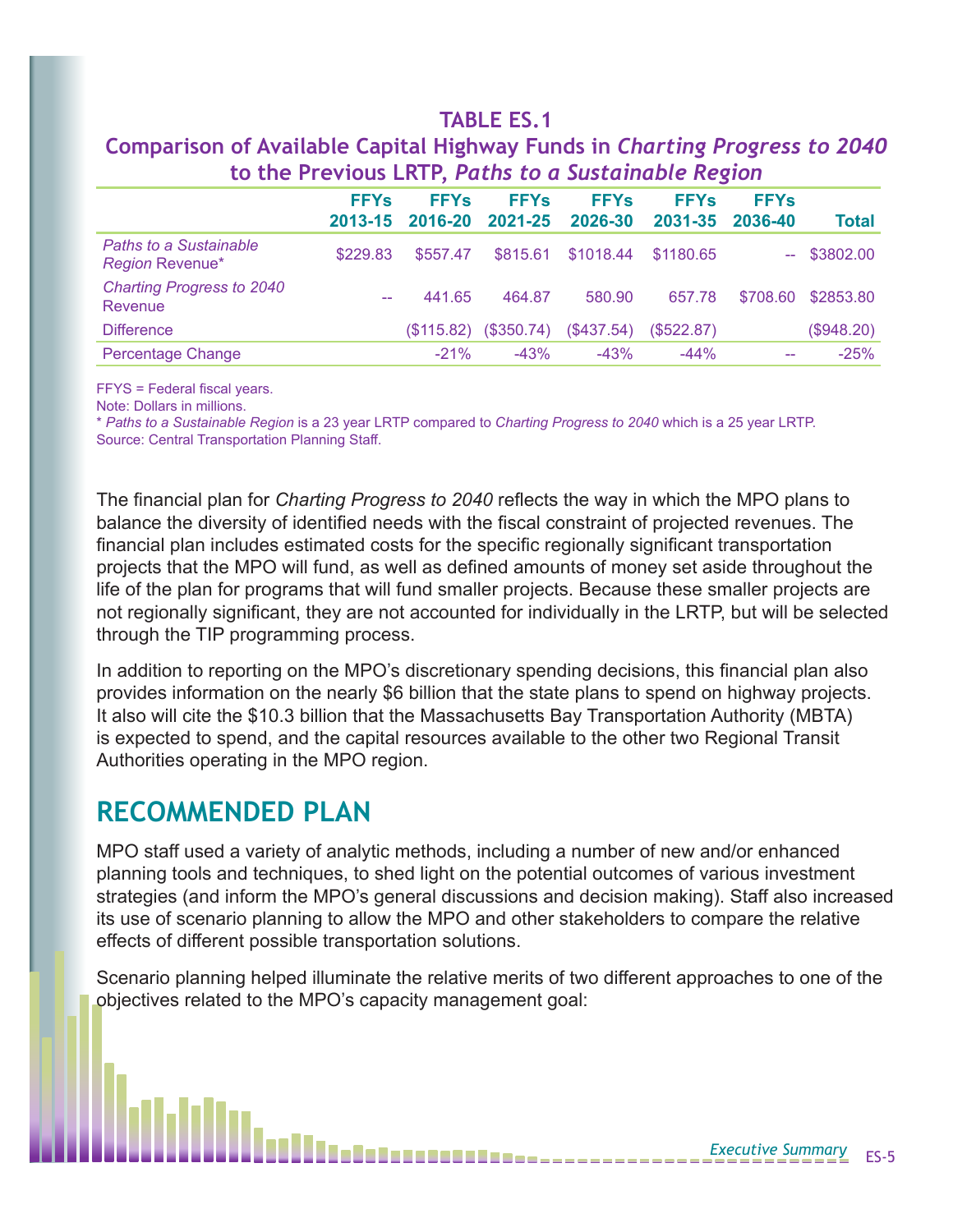Should the MPO continue to use a *congestion-reduction* approach by investing in major arterials and express highways? Or, should the MPO adopt a *capacitymanagement* approach by investing in smaller-scale, but more diverse and geographically dispersed, O&M-type projects?

The results of this exercise led the MPO to adopt the O&M approach to programming in the LRTP, signaling a pivotal change in the MPO's funding philosophy, and committing a significant portion of MPO funds to the following investment programs:

- **• Intersection Improvements:** Modernizes existing signals or adds new signals to improve safety and mobility. Improvements also could consist of turning lanes, shortened crossing distances for pedestrians, and striping and lighting for bicyclists. Improvements to sidewalks and curb cuts will enhance accessibility for pedestrians. Updated signal operations will reduce delay and improve transit reliability.
- **• Complete Streets:** Modernizes roadways to improve safety and mobility for all users. Improvements could consist of continuous sidewalks and bicycle lanes, cycle tracks, and other bicycle facilities, as well as updated signals at intersections along a corridor. Improvements will reduce delay and improve transit reliability. Expanded transportation options and better access to transit will improve mobility for all and encourage mode shift.
- **• Bicycle Network and Pedestrian Connections:** Expands the bicycle and pedestrian networks to improve safe access to transit, school, employment centers, and shopping destinations. Could include constructing new, off-road bicycle or multiuse paths, improving bicycle and pedestrian crossings, or building new sidewalks.
- **• Community Transportation/Parking/Clean Air and Mobility:** Includes a combination of the following types of projects:
	- Funds transit services developed at a local level that support first-mile/last-mile connections to existing transit services and other destinations by purchasing shuttle buses and/or funding operating costs
	- Targets funding to construct additional parking at transit stations that now are at capacity, or at identified new parking locations
	- Provides funding to projects (such as bike share projects or shuttle bus services) to improve mobility and air quality and promote mode shift
- **• Major Infrastructure:** Includes large-scale projects that modernize and/ or expand major highways and arterials to reduce congestion and improve safety. Projects could include major interchange improvements and major bottleneck reconstruction. This category also includes spending on major transit or bridge projects.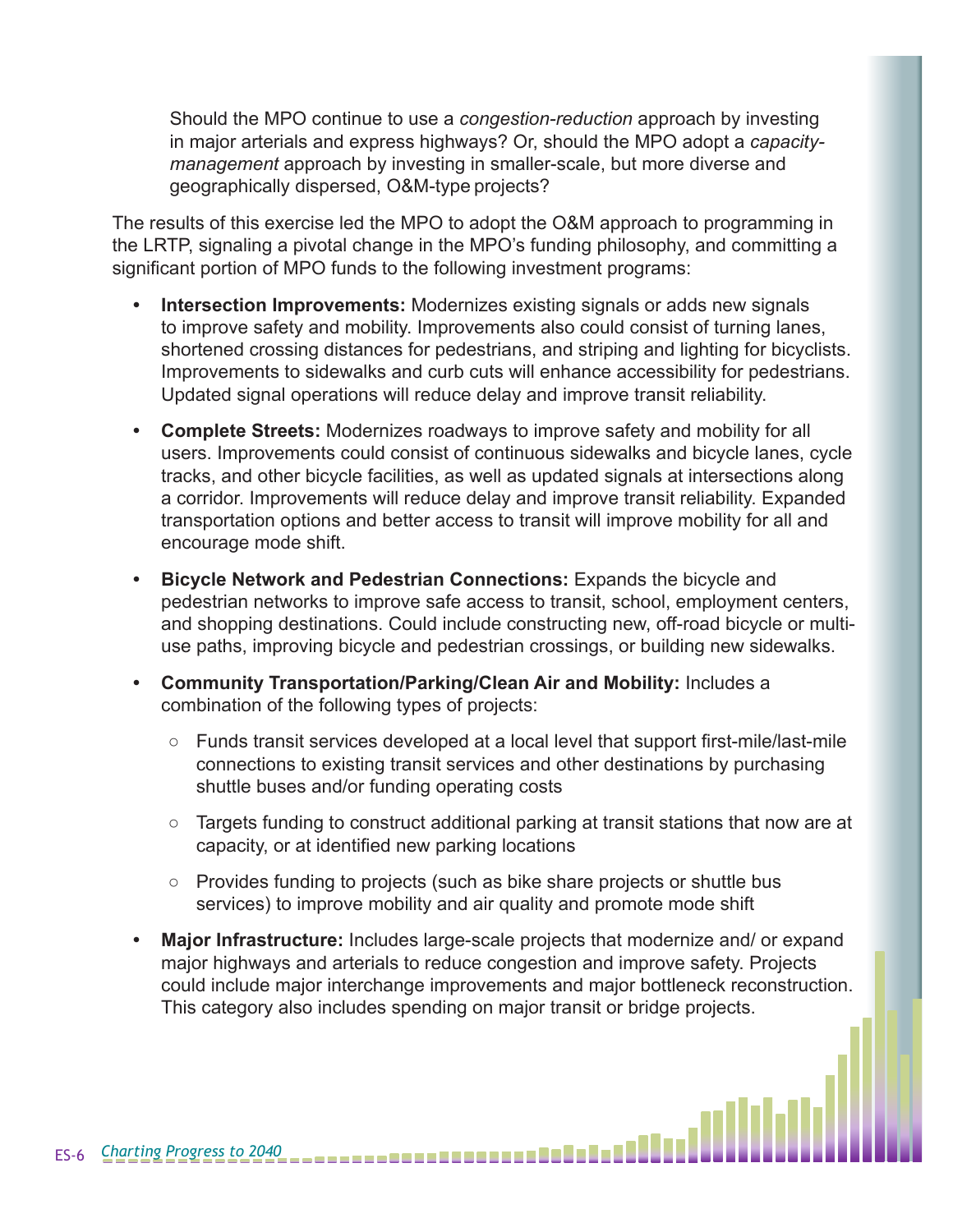In addition to prioritizing the programs discussed above, the MPO also tried to honor its past policy and practice of maintaining its previous LRTP and TIP-programming commitments when selecting the recommended list of projects for inclusion in the plan. MPO staff used the recommended list to model two alternatives:

- The first alternative programmed all of the currently unfunded major infrastructure projects from the previous LRTP, *Paths to a Sustainable Region*.
- The second alternative targeted funding to lower-cost O&M-type programs, using the following assumptions:
	- $\circ$  No more than 50 percent of available funding in each five-year time band would be allocated to major infrastructure projects.
	- $\circ$  If one major infrastructure project required more than 50 percent of funding in a particular time band, it would not be programmed.
	- o Funding for the O&M investment programs used funds that were left after the major infrastructure program was determined, based on the following allocations:
		- Complete Streets Program 58 percent
		- Intersection Improvements Program 28 percent
		- Bicycle and Pedestrian Program 10 percent
		- Community Transportation, parking, and Clean Air and Mobility Program – 4 percent

Ultimately, the MPO chose the O&M alternative for the final selection of projects and programs. The final selection was based on the informed judgment of the MPO and knowledge gained through the LRTP development process, including the needs assessment; scenario-planning; project information from feasibility studies, project-specific modeling work, and environmental impact reports; adherence to the MPO's goals and objectives; and feedback from the general public and other interested parties.

Table ES.2, below, presents the MPO's final list of the projects and programs included in *Charting Progress to 2040's* 25-year horizon.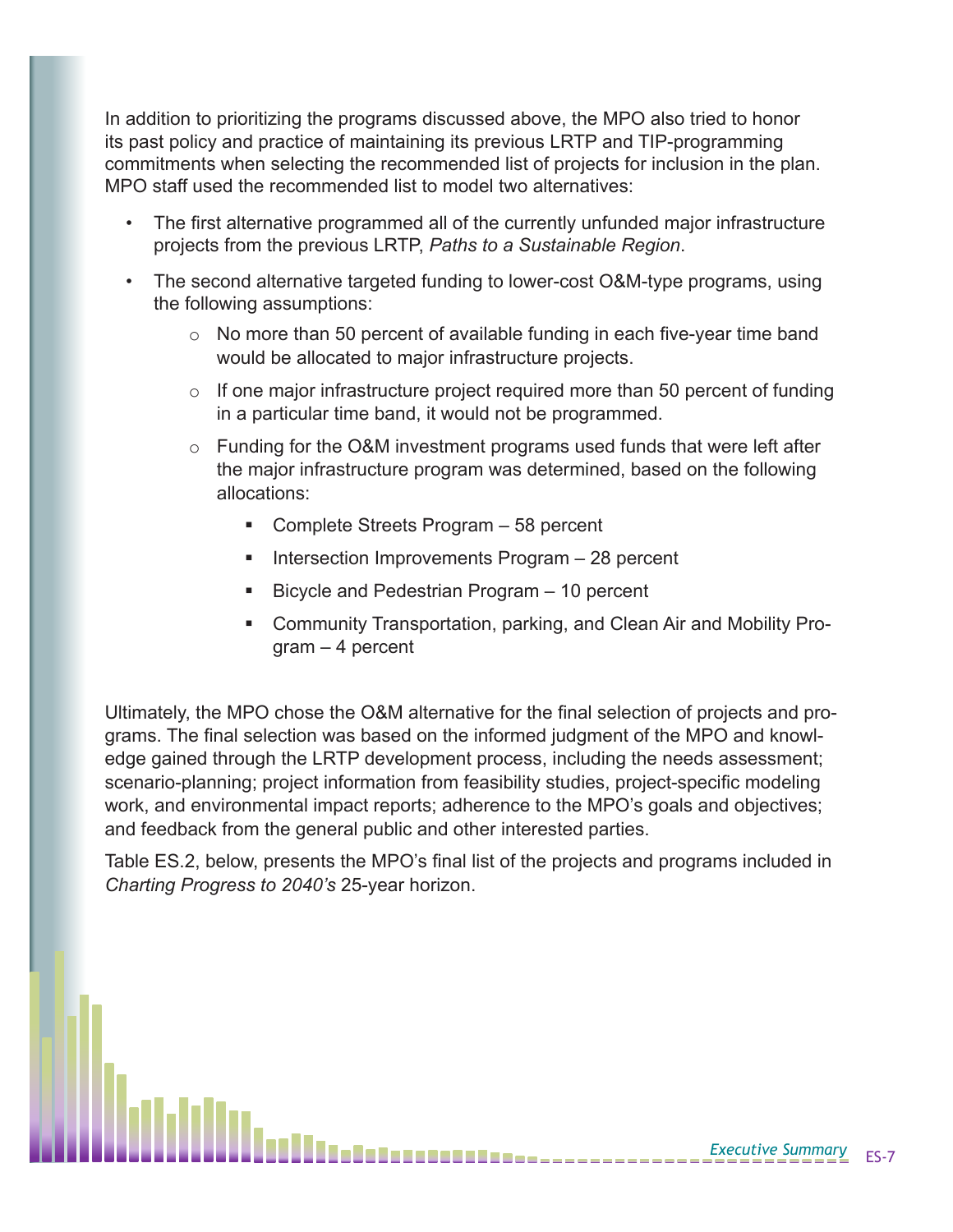#### **TABLE ES.2 Major Infrastructure Projects in the Recommended Plan**

| <b>Project Name</b>                                                                                                                | <b>Current Cost</b> |
|------------------------------------------------------------------------------------------------------------------------------------|---------------------|
| Middlesex Turnpike Improvements, From Crosby Drive North to Manning Road, Phase III<br>(Bedford and Billerica)                     | \$26,935,000        |
| Reconstruction of Rutherford Avenue, from City Square to Sullivan Square (Boston)                                                  | \$109,967,000       |
| Intersection Improvements at Route 126 and Route 135/MBTA and CSX Railroad<br>(Framingham)                                         | \$115,000,000       |
| Route 4/225 (Bedford Street) and Hartwell Avenue (Lexington)                                                                       | \$23,221,000        |
| Bridge Replacement, Route 27 (North Main St.) over Route 9 (Worcester St.) and<br>Interchange Improvements (Natick)                | \$25,793,000        |
| Reconstruction of Highland Avenue, Needham Street and Charles River Bridge, from<br>Webster Street to Route 9 (Newton and Needham) | \$14,298,000        |
| <b>McGrath Boulevard Project (Somerville)</b>                                                                                      | \$56,600,000        |
| Green Line Extension Project (Phase 2), College Avenue to Mystic Valley Parkway/Route<br>16 (Somerville and Medford)               | \$190,000,000       |
| Reconstruction and Widening on Route 18 (Main Street) From Highland Place to Route<br>139 (Weymouth and Abington)                  | \$58,822,000        |
| Reconstruction of Montvale Avenue, from I-93 Interchange to Central Street (Woburn)                                                | \$4,225,000         |
| Bridge Replacement, New Boston Street over MBTA (Woburn)                                                                           | \$9,707,000         |

Table ES.3, below, presents a list of the amount of funding dedicated to programs included in *Charting Progress to 2040*.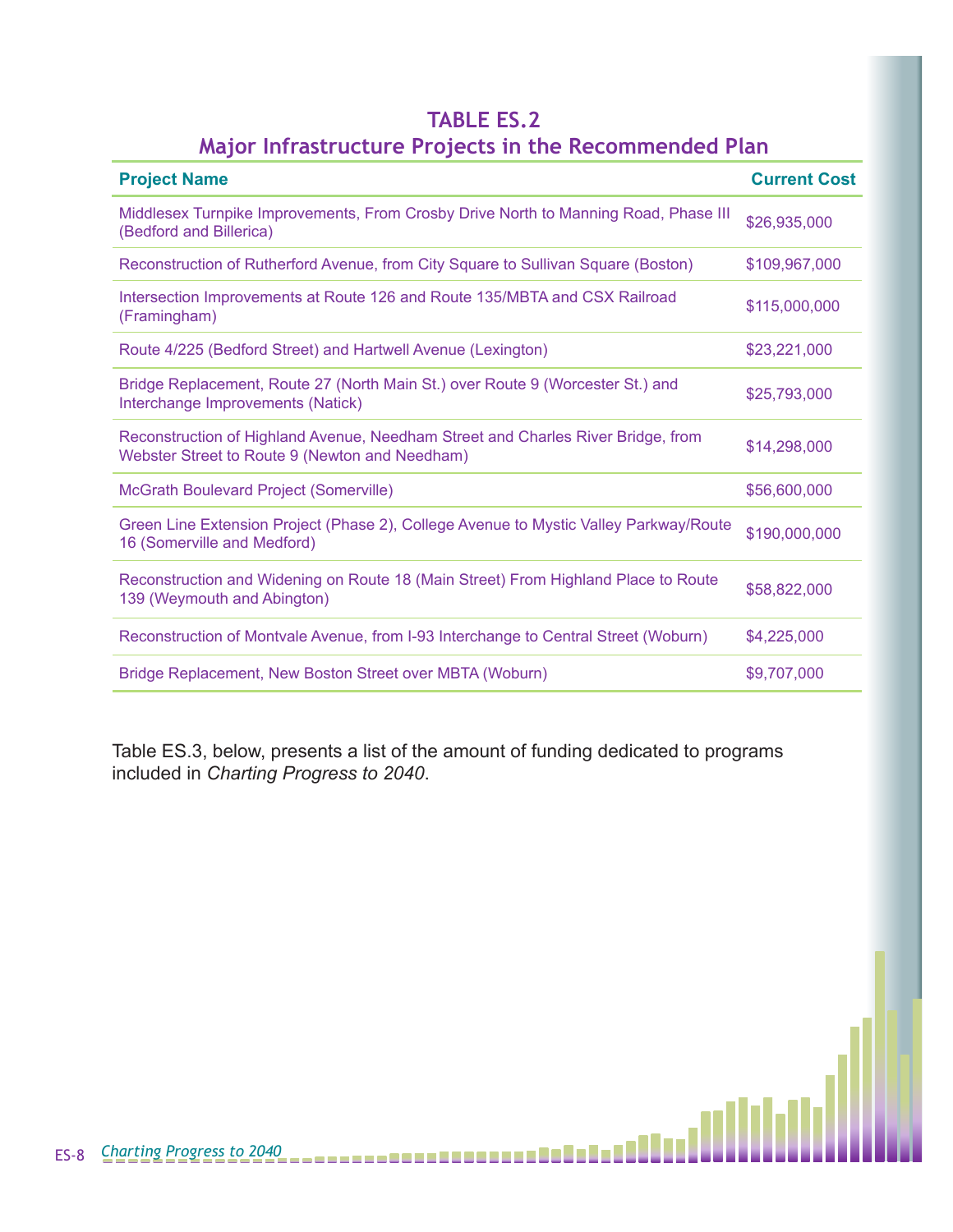| <b>TABLE ES.3</b> |  |  |                                                  |  |  |  |
|-------------------|--|--|--------------------------------------------------|--|--|--|
|                   |  |  | <b>Funding Dedicated to Programs in the LRTP</b> |  |  |  |

| <b>Program</b>                                                                                                 | <b>Dedicated Funding</b> |
|----------------------------------------------------------------------------------------------------------------|--------------------------|
| MPO Discretionary Capital Program: Major Infrastructure Projects                                               | \$615,363,800            |
| MPO Discretionary Capital Program: Highway Funds Flexed to Transit                                             | \$190,000,000            |
| <b>MPO Discretionary Capital Program: Complete Street Program</b>                                              | \$936,262,700            |
| MPO Discretionary Capital Program: Intersection Improvement Program                                            | \$443,639,500            |
| MPO Discretionary Capital Program: Bicycle/Pedestrian Program                                                  | \$158,442,700            |
| MPO Discretionary Capital Program: Community Transportation/ Parking/<br><b>Clean Air and Mobility Program</b> | \$63,377,100             |
| <b>MPO Discretionary Capital Program: Unassigned Funds</b>                                                     | \$446,707,600            |
| <b>Total Highway Funding</b>                                                                                   | \$2,853,793,400          |
| Transit Expansion Projects Funded in the Boston Region MPO by the<br>Commonwealth                              | \$1,555,250,000          |
| <b>Transit Funding</b>                                                                                         | \$1,555,250,000          |

# **CHARTING PROGRESS**

Increasingly, over the past two decades, transportation agencies have been utilizing "performance management"—a strategic approach that uses performance data to guide decisions and track progress over time to help achieve desired outcomes. Another term for this strategy is performance-based planning and programming (PBPP). The goal of PBPP is to ensure that transportation investment decisions—both long-term planning and short-term programming—are based on their ability to meet established goals.

Although the Boston Region MPO has been developing a PBPP practice for several years, it stepped up its efforts for this LRTP—both to improve the process and to meet MAP-21 requirements—through the following actions:

- Established goals and objectives that align with national goals
- Identified performance measures for established goals and objectives
- Analyzed trends over time for some performance measures to identify priorities
- Prioritized investments that advance its goals and objectives

The MPO used PBPP to evaluate the degree to which proposed investments—both major infrastructure projects and O&M-type investment programs—advance each of the MPOs goals over the life of the LRTP. For the regionally significant projects and

11111-----------------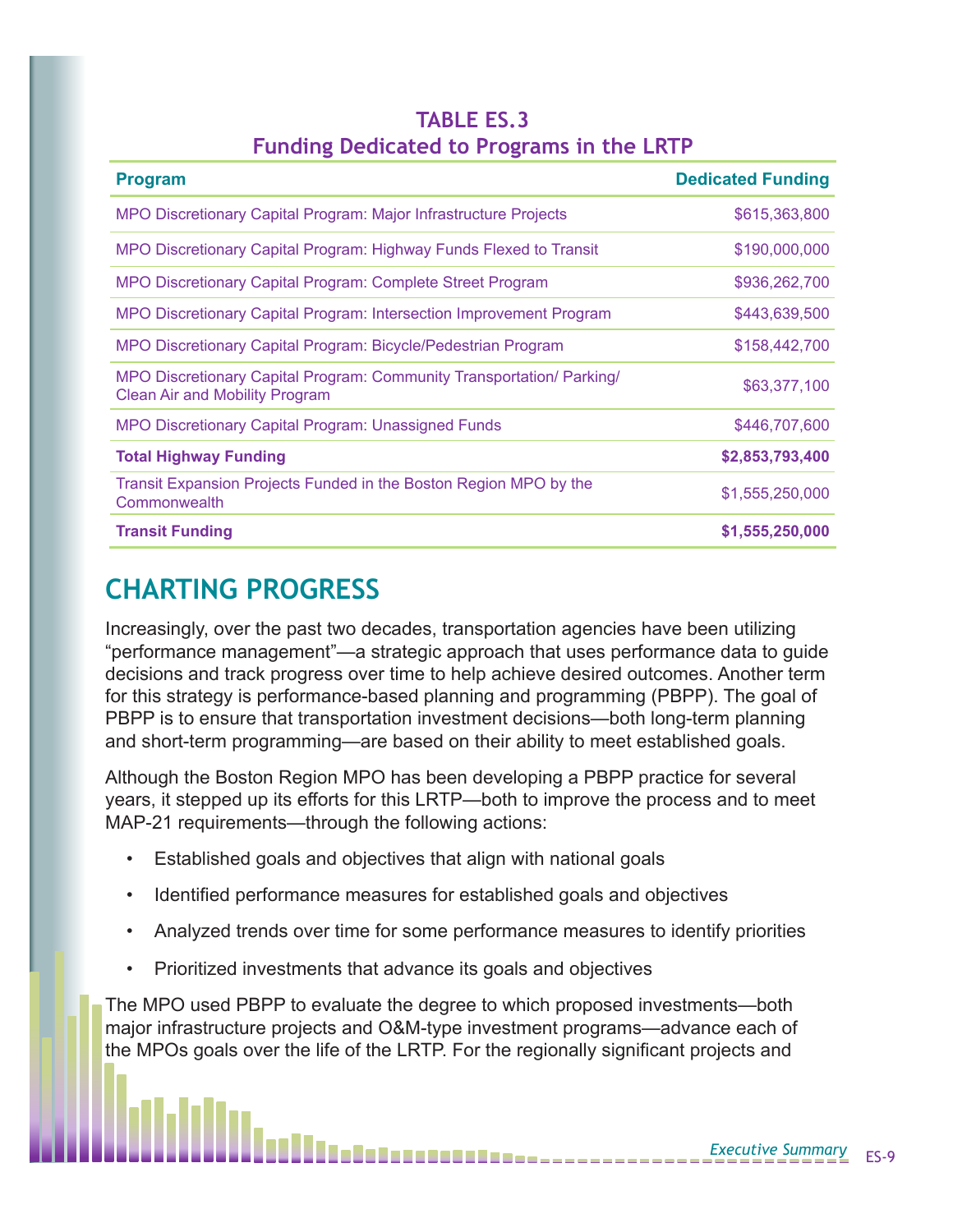those that will be funded through O&M-type programs, MPO staff conducted project-level assessments using sketch-planning and travel-demand modeling techniques.

Performance-based planning is an ongoing process and will evolve as the MPO monitors and evaluates its progress using performance measures. The MPO will continue to use PBPP to monitor system-level trends annually and will propose performance targets for each performance measure. By continuously monitoring and evaluating its progress, the MPO will be able to weigh the trade-offs among competing goals and objectives in a more informed manner.

# **TRANSPORTATION EQUITY**

The MPO supports a transportation equity (TE) program to ensure that populations protected under various federal and state civil rights statutes, executive orders, and regulations (TE populations) are provided equal opportunity to participate fully in the MPO's transportation-planning and decision-making process. Federal regulations require that TE populations share equitably in the benefits and burdens of past, present, and future transportation projects, programs, and service. The MPO's TE program comprises various activities, including a public-participation program designed specifically to communicate with low-income and minority residents, the elderly, persons with disabilities, and persons with limited English proficiency (LEP).

For this LRTP, MPO staff used the travel-demand model set to perform two types of equity analyses:

- **• Accessibility analysis**: Based on both the ability to reach desired destinations (employment opportunities, health care facilities, and higher education facilities), and the ease of doing so. This analysis investigated the number of destinations that could be reached from low-income, non-low-income, minority and nonminority transportation analysis zones (TAZs) as well as the average transit and highway travel times to these destinations for each type of TAZ.
- **• Mobility, congestion, and air-quality analysis**: Focused on the average doorto-door travel time and average vehicle-miles traveled (VMT) under congested conditions and carbon monoxide levels.

For the first part of each type of analysis, which looked at the change between the 2040 No-Build and Build alternatives for low-income, non-low-income, minority, and nonminority TAZs, respectively, all projected changes were within the margin of error of the model. The second part of the analysis, which measured the ratio of the change from the 2040 No-Build to the Build alternative for low-income versus non-low-income TAZs and minority versus nonminority TAZs, showed no disproportionate burdens or disparate impacts for all six of the accessibility factors and most of the seven mobility, congestion, and air-quality factors analyzed. However, for one mobility and congestion measure,